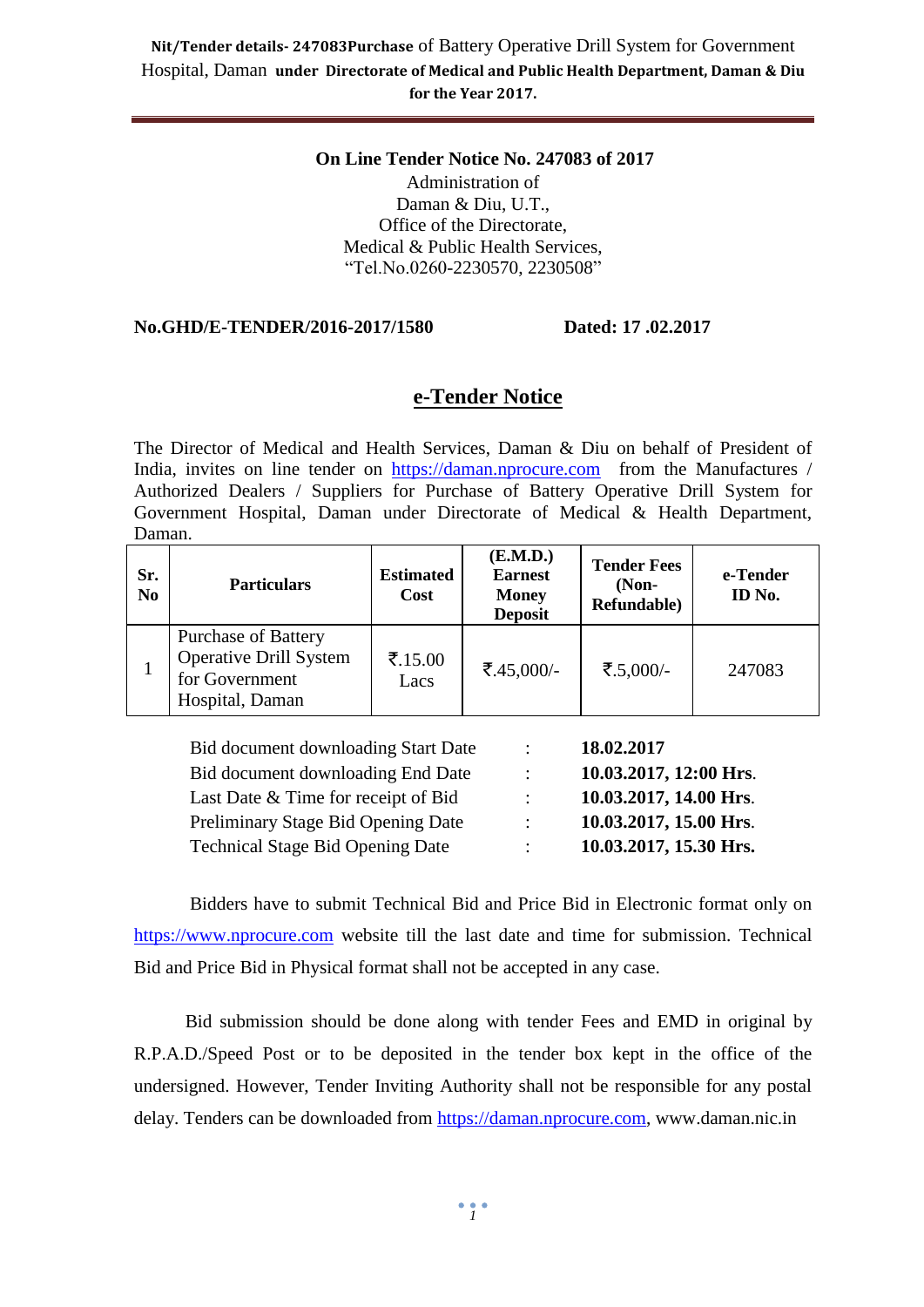- 1. The EMD and Tender Fees should not be forwarded by cash.
- 2. The Tender Fees will be accepted only in form of DD/A/c payee Cheque of any Nationalized or Scheduled Bank of India payable in Daman.
- 3. The EMD will be accepted in form of FDR /A/c Payee Demand Draft / Bankers Cheque or Bank Guarantee from any Commercial Banks in an acceptable form payable at Daman in favor of under signed.

The tender inviting authority reserves the right to accept or reject any or all the tender to be received without assigning any reasons thereof. Bidders shall have to post their queries on E-Mail address: **ptdmhsdaman@gmail.com**

In case bidder needs any clarification or if training required for participating in online tender, they can contact the following office.

"(n) Code Solution – A division, GNFC Ltd.",

403, GNFC Info Tower, Bodakdev,

Ahmedabad-380054, Gujarat (India).

[E-Mail-nprocure@ncode.in](mailto:E-Mail-nprocure@ncode.in) Fax: + 917926857321

Website : [www.nprocure.com](http://www.nprocure.com/)

 **SD/- Director** Medical & Health Services Daman & Diu "Tel.No.0260-2230570, 2230508"

#### **Copy to :-**

- 1) In-Charge Medical Superintendent Govt. Hospital Daman.
- 2) CPO, Daman, for wide publicity in Newspaper.
- 3) I.T. Department, Daman, with a request to publish in Website.
- 4) Accounts Section, Daman, for information.
- 5) P&T Department Daman, for information.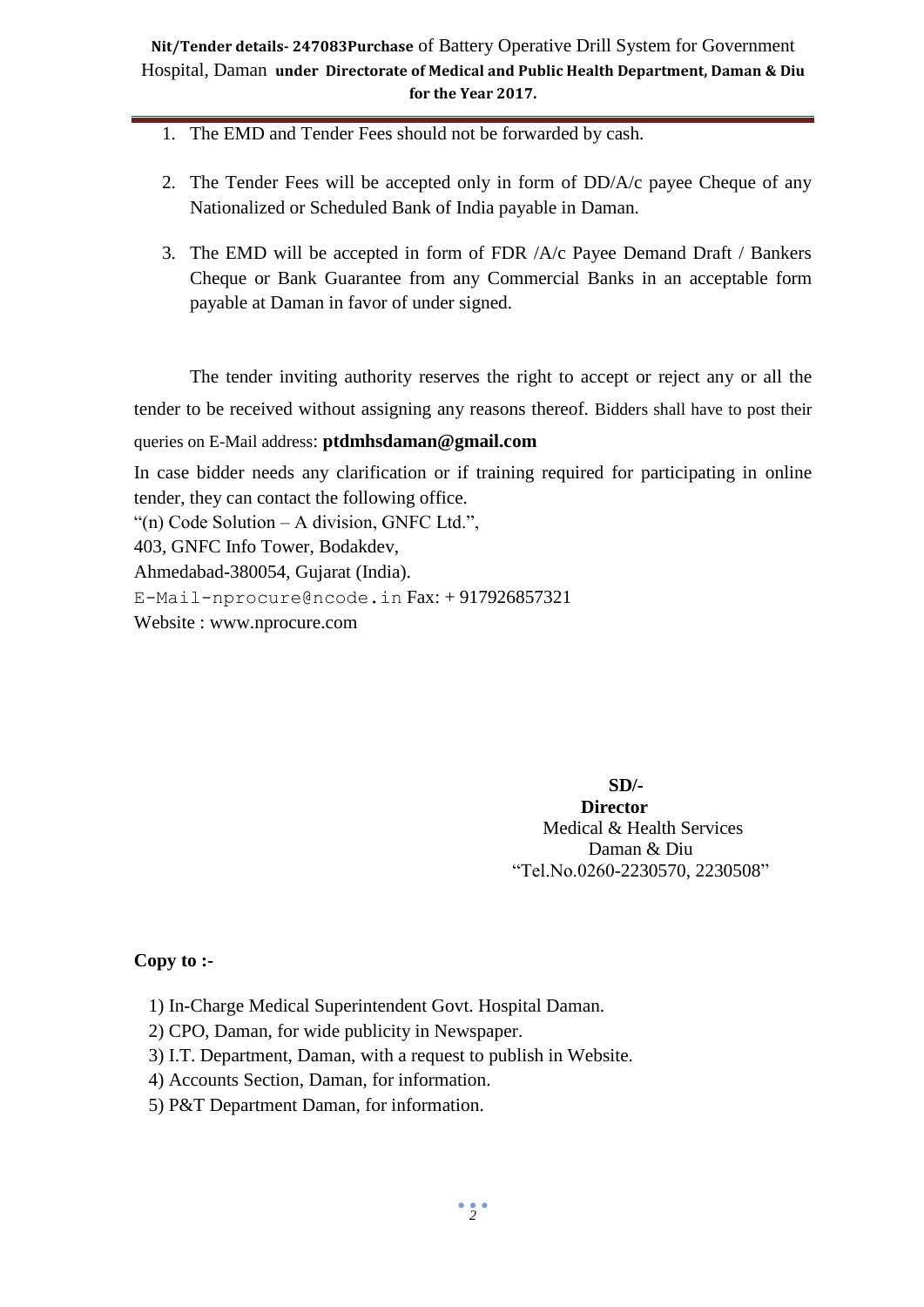#### U.T. ADMINISTRATION OF DAMAN & DIU, OFFICE OF THE DIRECTORATE, MEDICAL AND PUBLIC HEALTH DEPARTMENT, DAMAN.

# Terms and Conditions for the **"Purchase of Battery Operative Drill System for Government Hospital, Daman."**

# **Instructions to Bidders :**

- 1) All Tender Documents can be downloaded free from the website [https://daman.nprocure.com](https://www.nprocure.com/)
- 2) All bids should be submitted online on the website [https://daman.nprocure.com](https://www.nprocure.com/)
- 3) The user can get a copy of instructions to online participation from the website [https://daman.nprocure.com](https://www.nprocure.com/)
- 4) The suppliers should register on the website through the "New Supplier" link provided at the home page, the registration on the site should not be taken as registration or empanelment or any other form of registration with the tendering authority.
- 5) The application for training and issue of digital signature certificates should be made at least 72 hours in advance to the due date and time of tender submission.
- 6) For all queries regarding tender specifications and any other clauses included in the tender document should be addressed to personnel in tendering office address provided below:

**The Director Medical & Health Services, Primary Health Centre, Moti Daman, Daman - 396220. Tel: 0260-2230570, 2230508.**

- 9) All documents scanned/attached should be legible / readable. A hard copy of the same may be send which the department will be use if required. Uploading the required documents in [https://daman.nprocure.com](https://www.nprocure.com/) is essential.
- 10) The Bidder has to give compliance for each quoted product for any false / misleading statement in compliance found any time during the procurement process, the bid shall be outrightly rejected & EMD shall be forfeited.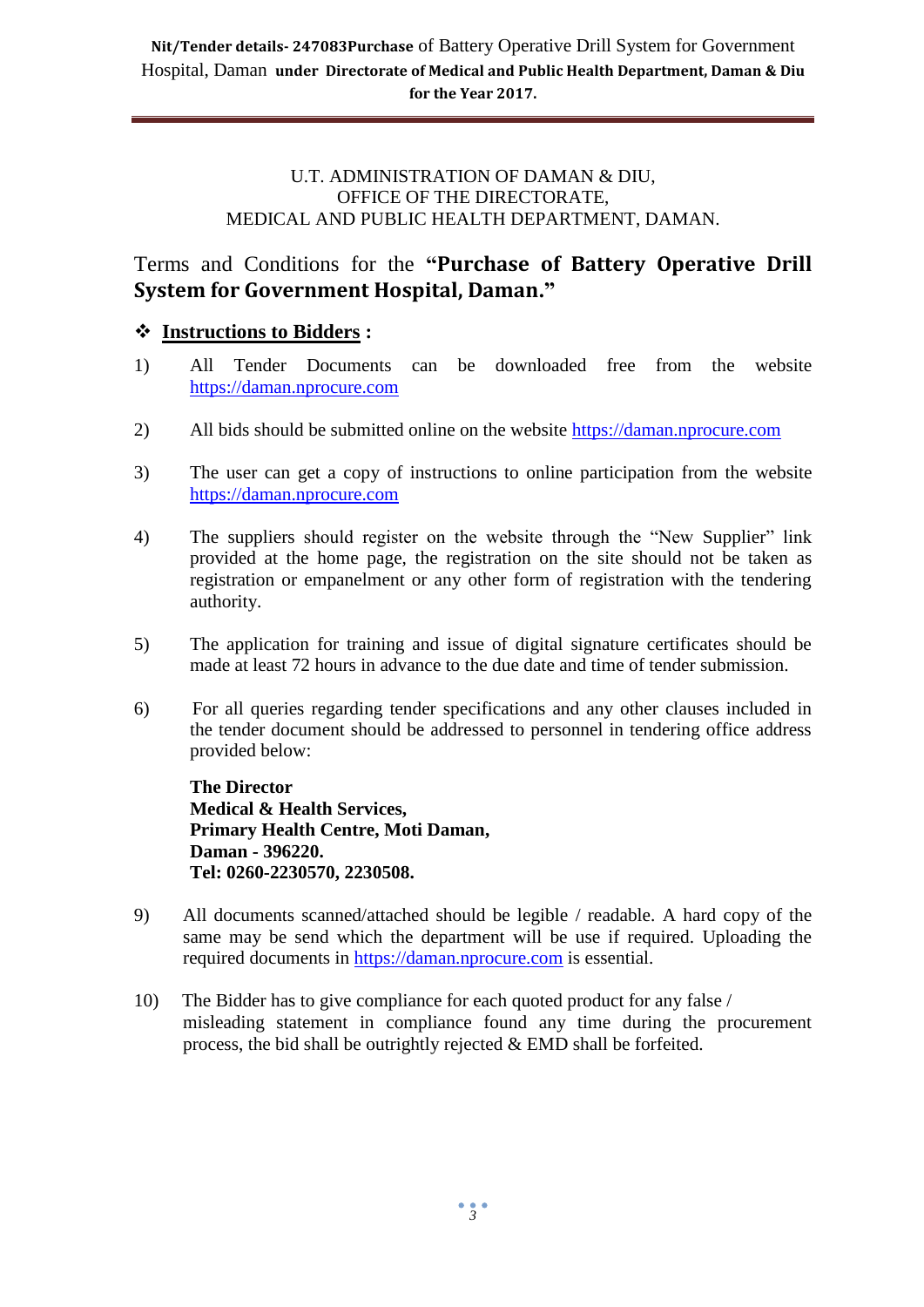#### **Keydates:**

|                           | 18.02.2017             |
|---------------------------|------------------------|
| $\mathbb{Z}^{\mathbb{Z}}$ | 10.03.2017, 12:00 Hrs. |
|                           | 10.03.2017, 14.00 Hrs. |
| $\mathbb{Z}^{\mathbb{Z}}$ | 10.03.2017, 15.00 Hrs. |
| $\mathbb{R}^{\mathbb{Z}}$ | 10.03.2017, 15.30 Hrs  |
|                           |                        |

The Tenders shall be submitted in two-bid system, wherein the Technical bid and Commercial Bid is to be filled online on [https://daman.nprocure.com](https://www.nprocure.com/) and the EMD and Tender Fee has to be submitted in Tender Box along with a covering letter. The envelope should be super scribing as **"e-Tender - Sealed Cover of Bid for Purchase** 

**of Battery Operative Drill System for Government Hospital, Daman".**

The **EMD** and **Tender Fees** should be enclosed with **BID** only.

#### **Tender Fees (Non Refundable)** `**.5,000/- :**

- a. The Tender Fees should not be forwarded by cash.
- b. The Tender Fees (Non Refundable) will be accepted only in form of DD/A/c payee Cheque in favor of **The Director of Medical & Health Services, Daman**  from any Nationalized or Scheduled Bank of India payable in Daman.
- c. All tenders must be accompanied by Tender fees as specified in schedule otherwise tender will be rejected.

# **Earnest Money Deposit** `.**45,000/- :**

- a. All tenders must be accompanied by EMD as specified in schedule otherwise tender will be rejected.
- b. The manufacturing units who are placed in Daman are exempted for Earnest Money Deposit. For getting exemption, tenderers have to furnish valid and certified documents along with the tender, otherwise tender will be rejected.
- c. Any firm desires to consider exemption from payment of Earnest Money Deposit, valid and certified copies of its Registration with D.G.S. & D. should be attached to their tenders.
- d. EMD can be paid in either of the form of following:
	- i. A/c Payee Demand Draft
	- ii. Fixed Deposit Receipts
	- iii. Bank Guarantee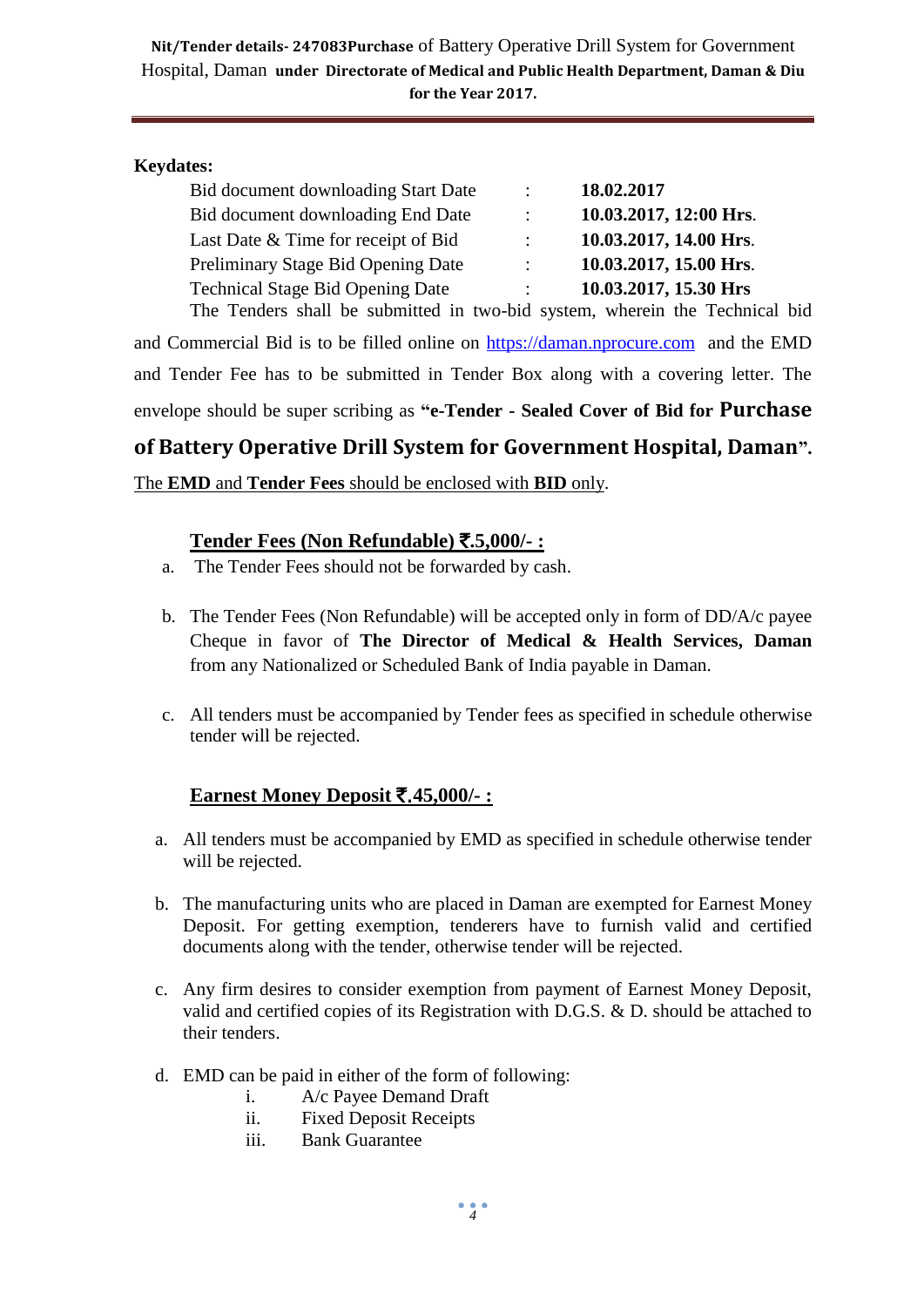In favor of **The Director of Medical & Health Services, Daman**  from any Nationalized or Scheduled Bank authorized by RBI to undertake Government Business.

- e. EMD should be valid upto **12 (Twelve Months)** from the date of its issuance.
- f. EMD in any other forms will not be accepted.
- g. EMD/Security Deposit shall be liable to be forfeited in following circumstances:
	- i. Tender is rejected due to failure of supply the requisite documents in proper format or giving any misleading statement or submission of false affidavit or fabricated documents.
	- ii. In case, the contractor does not execute the supply order placed with him within stipulated time, the EMD of the contractor will be forfeited to the Government and the contract for the supply shall terminated with no further liabilities on either party to the contract.
	- iii. Tenderer fails to replace the goods declared to be not of standard quality or not conforming to acceptable standards or found to be decayed/spoilt.
- h. The amount of Earnest Money paid by the tenderer(s) whose tenders are not accepted will be refunded to them by cheque or Demand Draft (as may be convenient to the Tender Inviting Officer if the amount is above  $\bar{\tau}$ . 200/-) drawn on any Nationalized or Scheduled Bank payable at Daman. Where this mode of payment is not possible the amount will be refunded at the cost of the tenderer.
- i. Only on satisfactory completion of the supply order for and on payment of all bills of the contractor, as to be admitted for payment, the amount of Security Deposit/Earnest Money will be refunded after expiry of guarantee/warranty period, if any, or any such date/period as may be mutually agreed upon.
- j. In case of failure to supply the store, materials etc. ordered for, as per conditions and within the stipulated time, the name articles will be obtained from the tenderer who offered next higher rates or from any other sources, as may be decided by the tender inviting Officer and the loss to the Government on account of such purchases(s) shall be recovered from the former contractor Security Deposit/Earnest Money or bills payable. The contractor shall have no right to dispute with such procedure.
- k. The Earnest Money(s) paid by the tender(s) earlier against any tender(s) or supply order(s) is not adjustable with Earnest Money required by these conditions.

#### **Security Deposit: (SD)**

a. The successful tenderer will have to pay within 10 days from the date of demand, an amount equal to 10% of the total value of articles, which may be ordered, as the amount of security deposit.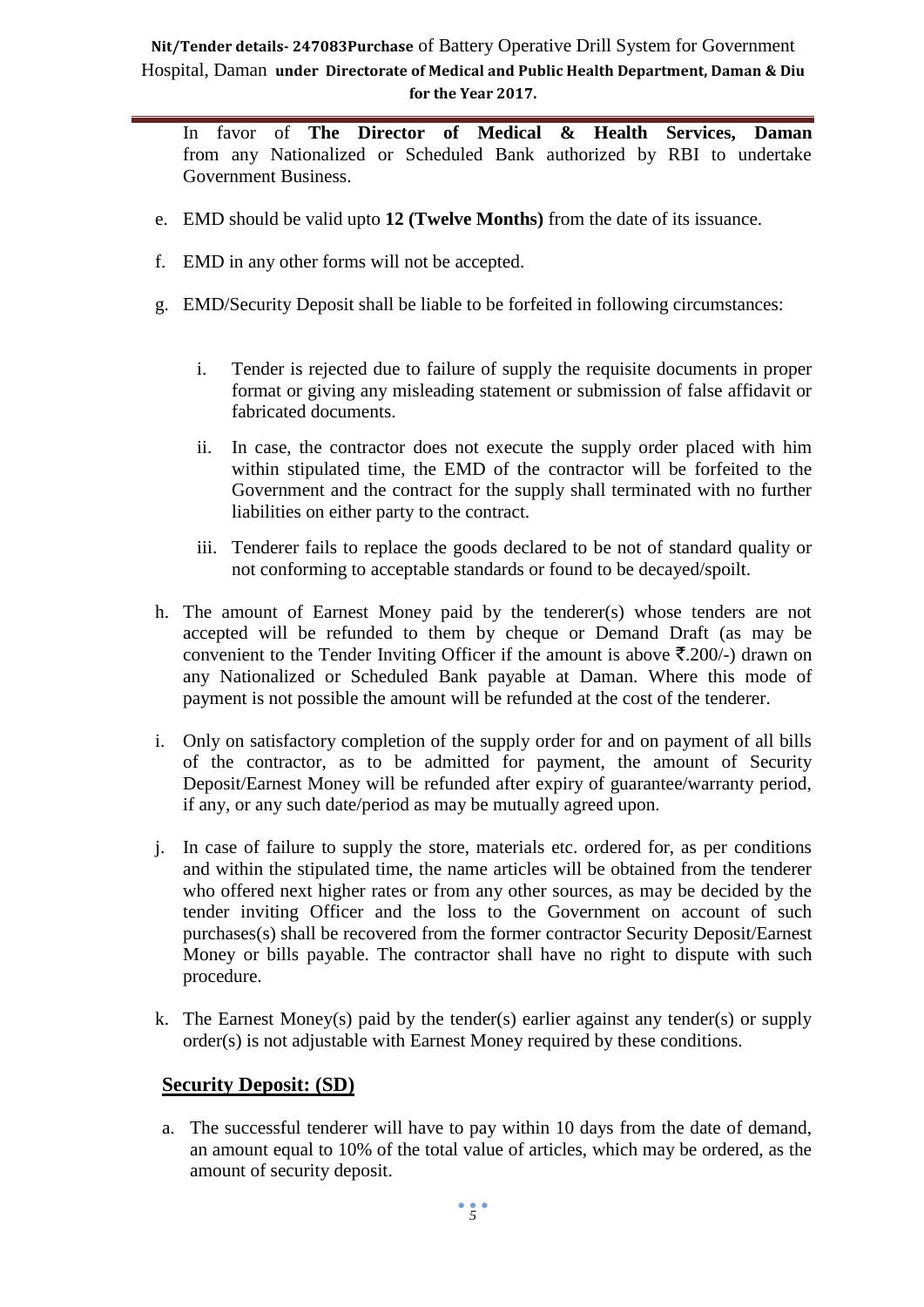- b. Non receipt of Security Deposit within stipulated time will result in automatic cancellation of the order for supply without any intimation.
- c. However in case if any articles are received for which the Security Deposit may not have been deposited, the full Security Deposit as may be due from the contractor will be recovered from the bill(s) for such articles.
- d. The Security Deposit(s) paid by the tender(s) earlier against any tender(s) or supply order(s) is not adjustable with Security Deposit required by these conditions.
- e. In case of failure to replace the accepted and rejected articles from the supplies made, as mentioned in the conditions the loss undergone by the Government will be recovered from the contractor Security Deposit or payment due of any bill(s) to the extend required.
- f. The tender inviting officer will consider extension of time for remitting the Security Deposit as demanded. However, in case of denial to consider such extension the contractor is bound to abide by the limit given and liable to make good for the loss made to the Government on account of his failure to abide by the time limit.

# **Conditions of Contract :**

# **1. ACCEPTANCE OF TENDER:**

- a. The tender is liable for rejection due to any of the reasons mentioned below:
	- i. Non-Submission of tender within stipulated time online.
	- ii. Submission of tender physically in the Office but not submitted online on [https://daman.nprocure.com](https://www.nprocure.com/)
	- iii. Tender is unsigned or not initialed on each page or with unauthenticated corrections.
	- iv. Non-payment of Earnest Money Deposit (if not exempted).
	- v. Non-Submission of required documents as mentioned in schedule.
	- vi. Conditional/vague offers.
	- vii. Unsatisfactory past performance of the tenderer.
	- viii. Items with major changes/deviations in specifications/ standard/ grade/ packing/ quality offered.
		- ix. Offering an accessory optional even though required to operate the instrument.
		- x. Submission of misleading/contradictory/false statement or information and fabricated/ invalid documents.
		- xi. Tenders not filled up properly.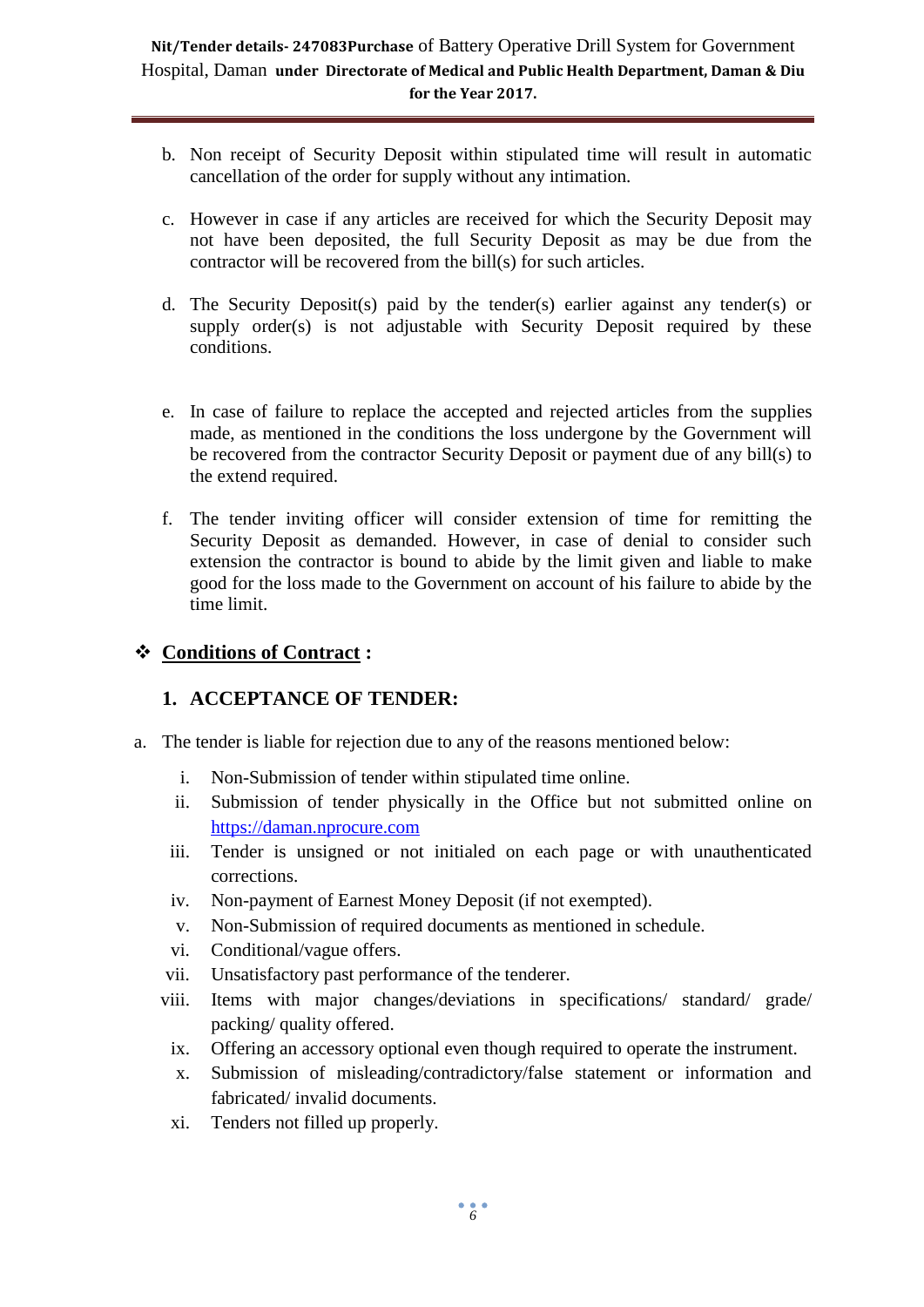- b. Any discount which the bidder wants to give has to be considered and total final bid amount has to be mentioned clearly in the price bid form on [https://daman.nprocure.com](https://www.nprocure.com/)
- c. Discount offered after price bid opening will not be considered.
- d. The consolidated rates entered in the online website will be taken in to account for preparing price statements. However the tender which is found technically acceptable as well as lowest in terms of evaluated rates only be considered for placing the order.
- e. The Director, Medical and Health Services may seek any clarifications / explanation / documentary evidence related to offer at any stage from tenderers if required.
- f. The rate should be quoted in the prescribed form given by the department; **the rate should be valid upto One Year from the date of tenderization**.
- g. All/Taxes/Duties/Royalties Charges payable on the sales/transport etc. within and/or outside the state shall be payable by the supplier.
- h. The decision of the Tender Inviting Officer for acceptance/rejection of any articles supplied including the decision for equivalent specifications, standard and quality etc. of articles shall be final.
- i. The right to accept or reject without assigning any reasons or all tenders in part or whole is reserved with the Tender Inviting Officer and his decision(s) on all matters relating to acceptance or rejection of the tenders as a whole or in part will be final and binding to all.
- j. No separate agreement will be required to be signed by the successful tender(s) for the purpose of this contract for supply. Rates tendered/offered in response to the concerned Tender Notice shall be considered as acceptance of all above terms and conditions for supply for all legal purpose.
- k. The rate(s) quoted should be strictly for free delivery at FOR Govt. Hospital Daman and will be valid and operative for supply orders issued within one year from the date of invitation of tenders.
- l. The department shall not take any responsibility of unloading the goods; the successful bidder has to make arrangements for unloading at the site.
- m. Bidder / its sister concerns / companies where its Promoters / Directors either directly or indirectly are involved, should not have ever been blacklisted in tender / supplies by any state/Central Govt . Bidder should submit affidavit in this regard. The bidder should provide accurate information of litigation or arbitration resulting from contracts completed or under execution by him over the last ten years. False affidavit would lead to blacklisting and termination of the contract at any stage. In such cases all the losses that will arise out of this issue will be recovered from the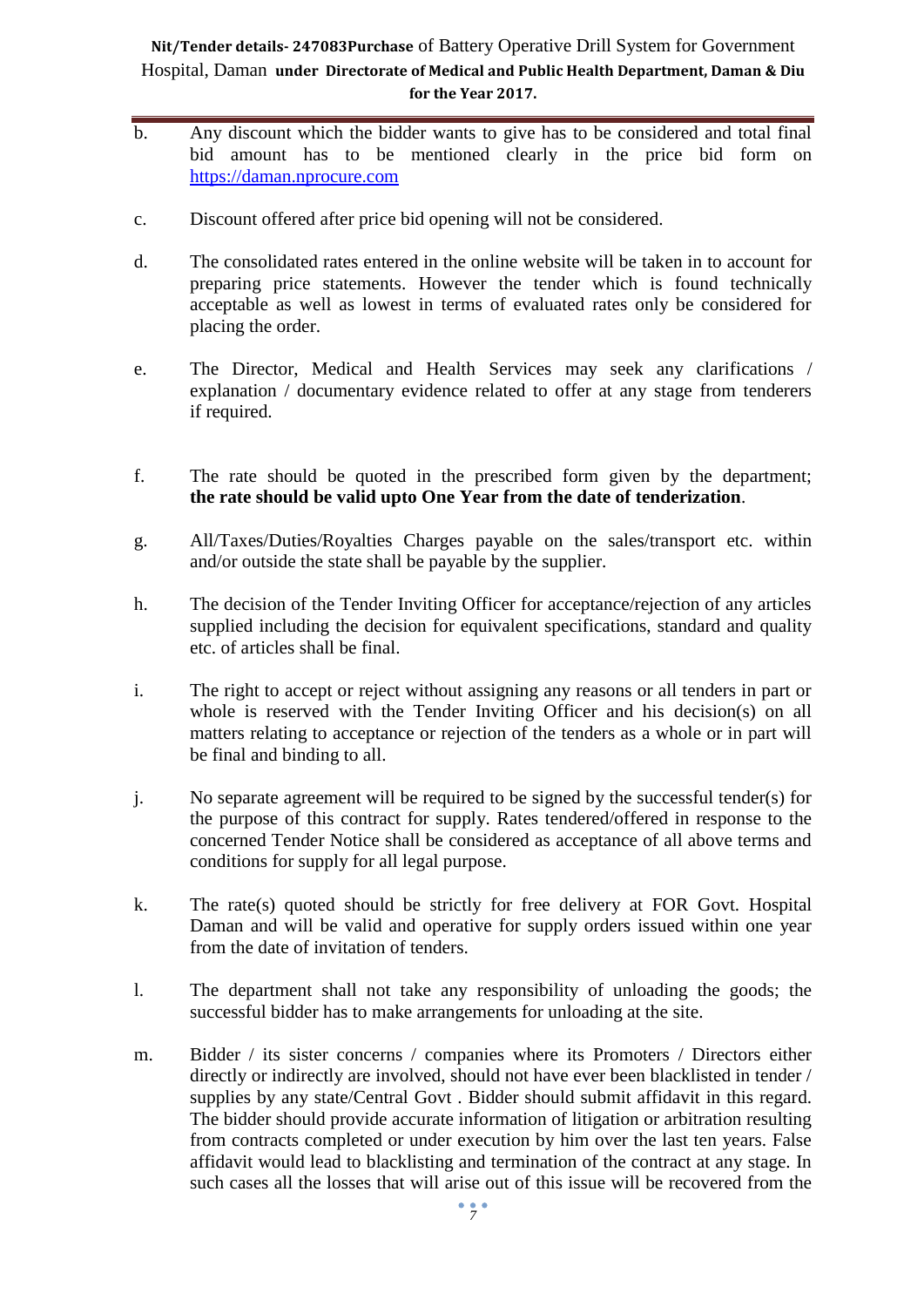Tenderer / Contractor and he will not have any defence for the same. In case of bidder / principal is involved / penalized under any investigation of CVC or any State/Central Govt. Commission in relation to the similar work project issue; the bid will be out rightly rejected.

# **2. TERMS OF WORK EXECUTION :**

- a. Extension of time limit of work order shall be considered by the Tender Inviting Officer. The extension so granted may be without levy of compensation for delay in execution of work the cost of work order for at the discretion of the authority competent to grant extension of time limit provided such request is made well in time, depending upon the circumstances and such decision in the matter will be final.
- b. Inspection will be carried out in the premises of Govt. Hospital Daman DMHS. If goods to be inspected in factory premises all expenditure to be borne by the Tenderer.
- c. The tenderer should be provided the sufficient training for operations and maintenance to the hospital staff on your own cost

#### **3. Bid Evaluation Methodology :**

A. **Preliminary Evaluation**: Tender Fee and EMD Submission.

#### B. **Technical Evaluation:**

- Scrutiny of technical specifications and other relevant documents as asked by the department with the quoted specification.
- Scrutiny of Compliance Statement given by the bidder.
- Technical Demonstration if required.
- C. **Financial Evaluation**: Lowest quoted offered by Technically Qualified Bidders

#### **4. PAYMENT TERMS :**

- a. 100% of the invoice amount will be paid only after competition of work successfully and submission of Security deposit i.e. 10% of the tender value.
- b. Price escalation clause will not be entertained under any circumstances.
- c. All bills should be in **TRIPLICATE** and should invariably mention the number and date of work order.

*8*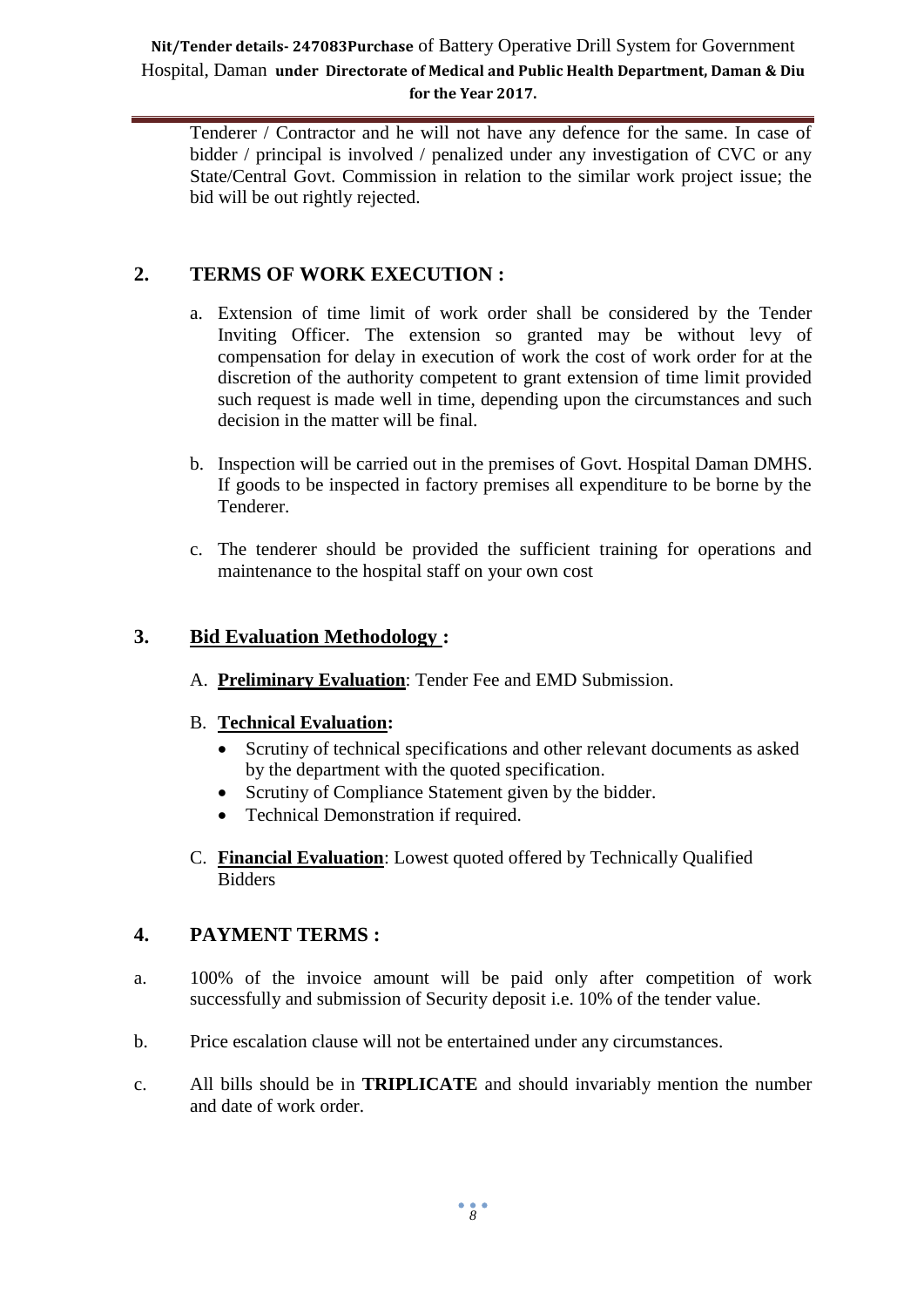- d. All bills for amount above  $\overline{\xi}$ .5,000/- should be pre-receipted on a Revenue Stamp of proper value. Bills for amount exceeding  $\overline{\xi}$ .5,000/- not pre-receipted on Revenue Stamp of proper value will not be accepted for payment.
- e. Each bill in which Service Tax is charged must contain the following certificates on the body of the bill: **"CERTIFIED"** that the service on which Service Tax has been charged have not been exempted under the Central Service Tax Act or the Rules made there under and the amount charged on account of Service Tax on these service is not more than what is payable under the provisions of relevant Act or Rules made there under".
- f. No extra charge for transportation, forwarding and insurance etc. will be paid on the rates quoted.
- g. The rates should be quoted only for the work specified in the list of requirement.

Signature of Agency With Rubber Stamp

> **SD/- Director** Medical & Health Services Daman & Diu "Tel.No.0260-2230570, 2230508"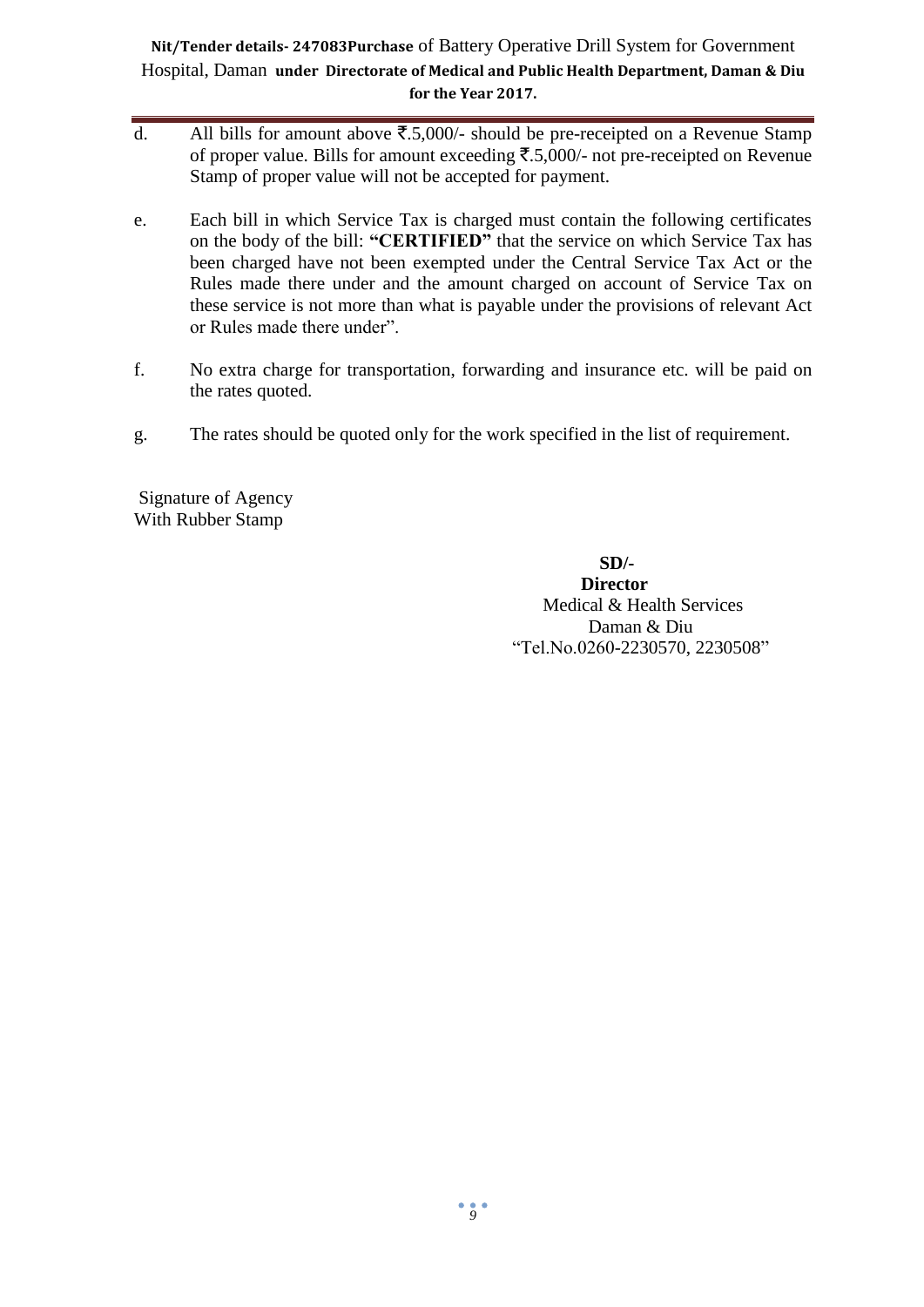# **ANNEXURE - A**

## **UNDERTAKING :**

To, The Director, Medical & Health Services, Primary Health Centre, Moti Daman, Daman – 396 220.

Sub: Supply of **Battery Operative Drill System** ………………….

Ref: Tender Enq #.......................................

Sir,

I/We enclose the necessary documents duly signed, as shown in Annexure 'B' (in order in which they are mentioned). I/We have carefully read and understood the terms and conditions stated in the tenders from and I/We shall abide by all these conditions. I/We further endorse that in particular, the terms and conditions of Delivery Period, Payment Terms, Place of Delivery etc are acceptable to me/us and no representation will be made by me/us afterwards for altering the same.

I/We verify the copies of the certificates/documents enclosed herewith are authentic true copies of the original certificates/documents for verification on demand. I/We undertake to upload the attested copies of certificates/documents required on the website.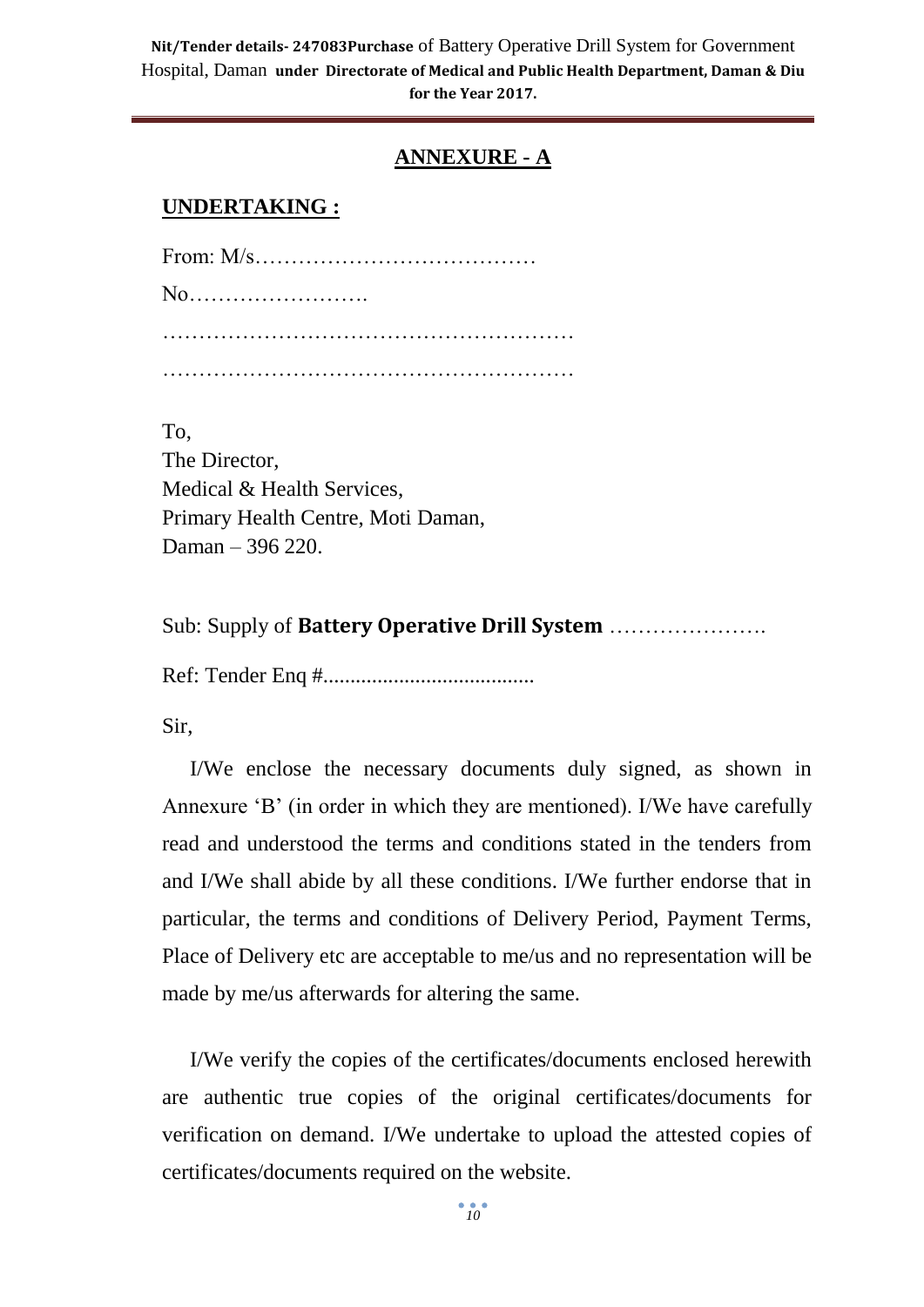I/We will be cautious to see that the uploaded scan documents are legible and i/we understand that if the documents are not legible, my/our tender will be rejected.

I/We verify that I/We are in possession of the requisite licenses/permits required for the manufacture /supply /sale /distribution of the items and further verify that the said licenses/permits have not been revoked/ cancelled by the issuing authorities and are valid as on date. I/We also verify that I/We have not been declared defaulter, blacklisted or debarred by any State or Central Government or Constitutional authority or Financial Institution or Judicial Court or any Government undertakings.

I/We also take cognizance of the fact that providing misleading or questionable information or failure to furnish correct or true information to you or any other Officer or failure to comply with any contractual requirement laid down by you will be considered as a serious breach of the terms and conditions of the tender and will invite disqualification and other penal action as deemed fit by the UT Administration.

Thanking You,

Yours faithfully,

Sign & Stamp of Tenderer.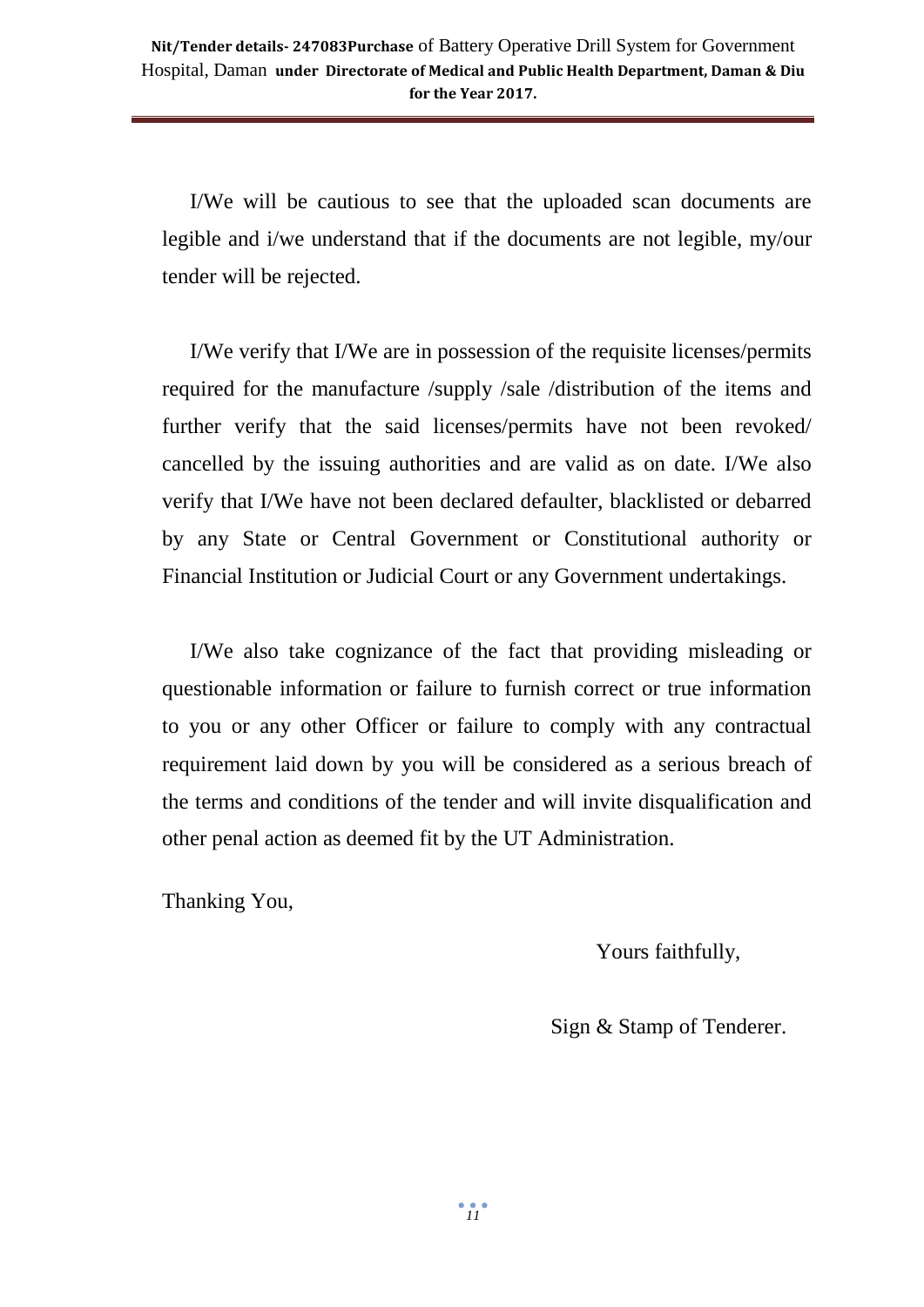# **ANNEXURE- B SCHEDULE OF DOCUMENTS ATTACHED**

| Sr.<br>No. | <b>Document / Certificate</b>                                                                                                      | <b>Uploaded &amp;</b><br><b>Enclosed</b> |
|------------|------------------------------------------------------------------------------------------------------------------------------------|------------------------------------------|
| A.         | <b>General Documents:</b>                                                                                                          |                                          |
| 01.        | PAN <sub>No.</sub>                                                                                                                 | Yes / No                                 |
| 02.        | Sale Tax Reg. / VAT Reg.                                                                                                           | Yes / No                                 |
| 03.        | Turnover Certificate of Chartered Accountants<br>for<br>last Two Years.                                                            | Yes / No                                 |
| 04.        | Verification, Undertaking, Checklist and Documents<br>as per Annexure - A.                                                         | Yes / No                                 |
| 05.        | Scan copy of Terms and Conditions of the Tender<br>Documents duly Stamped and Signed on each page.                                 | Yes / No                                 |
| 06.        | Scan copy of Scope of Work correctly filled with<br>Stamped and Signed on each page.                                               | Yes / No                                 |
| 07.        | Affidavit Notorised on Stamp paper - As per clause<br>mentioned at Conditions of Contract - Acceptance of<br>Tender at point - (M) | Yes / No                                 |
| <b>B.</b>  | <b>Desirables:</b>                                                                                                                 |                                          |
| 1.         | Original Product Literature of each quoted product.                                                                                | Yes / No                                 |
| 2.         | List of Installations / Users / Customers with Phone<br>Numbers.                                                                   | Yes / No                                 |
| 3.         | Compliance Statement as per format on Annexure - C.                                                                                | Yes / No                                 |
| 04.        | Scan copy of Annexure - B of the Tender Documents<br>duly Stamped and Signed.                                                      | Yes / No                                 |

It is verified that all the certificates / permissions / documents are valid and current as on date and have not been withdrawn/cancelled by the issuing authority. It is further verified that the representants at Sr.No.A-4, A-7 & B-3 declaration part are as per the format prescribed by the Administration and it is clearly and distinctly understood by me/us that the tender is liable to be rejected if on scrutiny and of these certificates is found to be not as per the prescribed format of Administration.

I/We further undertake to produce on demand the original certificate / permission / document for verification at any stage during the processing of the tender.

Date:

Place: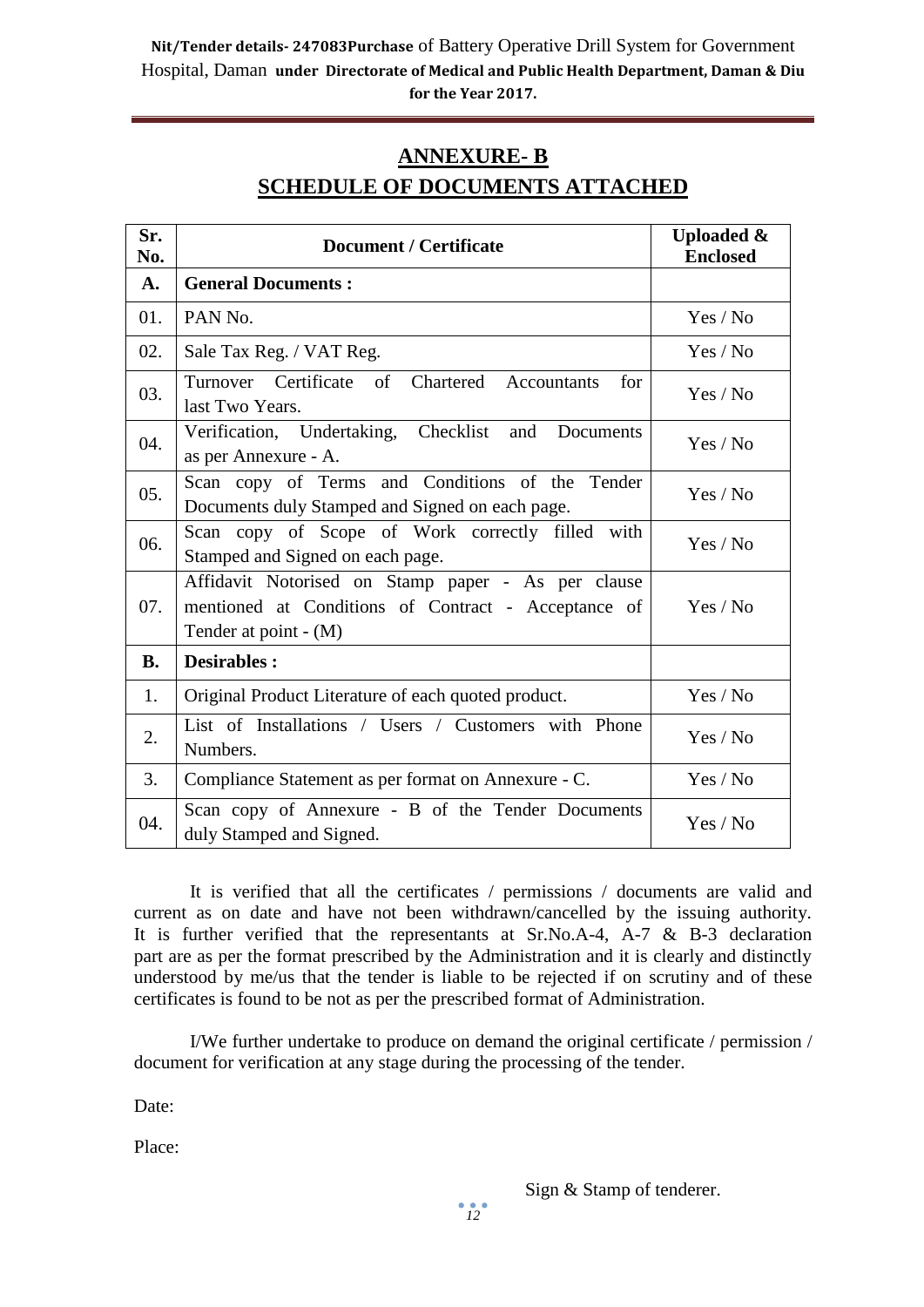# **ANNEXURE - C**

Item Name: \_\_\_\_\_\_\_\_\_\_\_\_\_\_\_\_\_\_\_\_\_\_\_\_\_\_\_\_\_\_

Model Quoted: \_\_\_\_\_\_\_\_\_\_\_\_\_\_\_\_\_\_\_\_\_\_\_\_\_\_\_\_\_\_\_

Make: \_\_\_\_\_\_\_\_\_\_\_\_\_\_\_\_\_\_\_\_\_\_\_\_\_\_\_\_\_\_\_\_\_\_\_\_\_\_

| Sr.<br>No. | <b>Specification asked</b><br>in tender | <b>Specification offered in</b><br>quoted model | <b>Remarks of deviation</b> |
|------------|-----------------------------------------|-------------------------------------------------|-----------------------------|
|            |                                         |                                                 |                             |
|            |                                         |                                                 |                             |
|            |                                         |                                                 |                             |

The format should be used separately for each quoted item.

Date:

Place:

Sign & Stamp of tenderer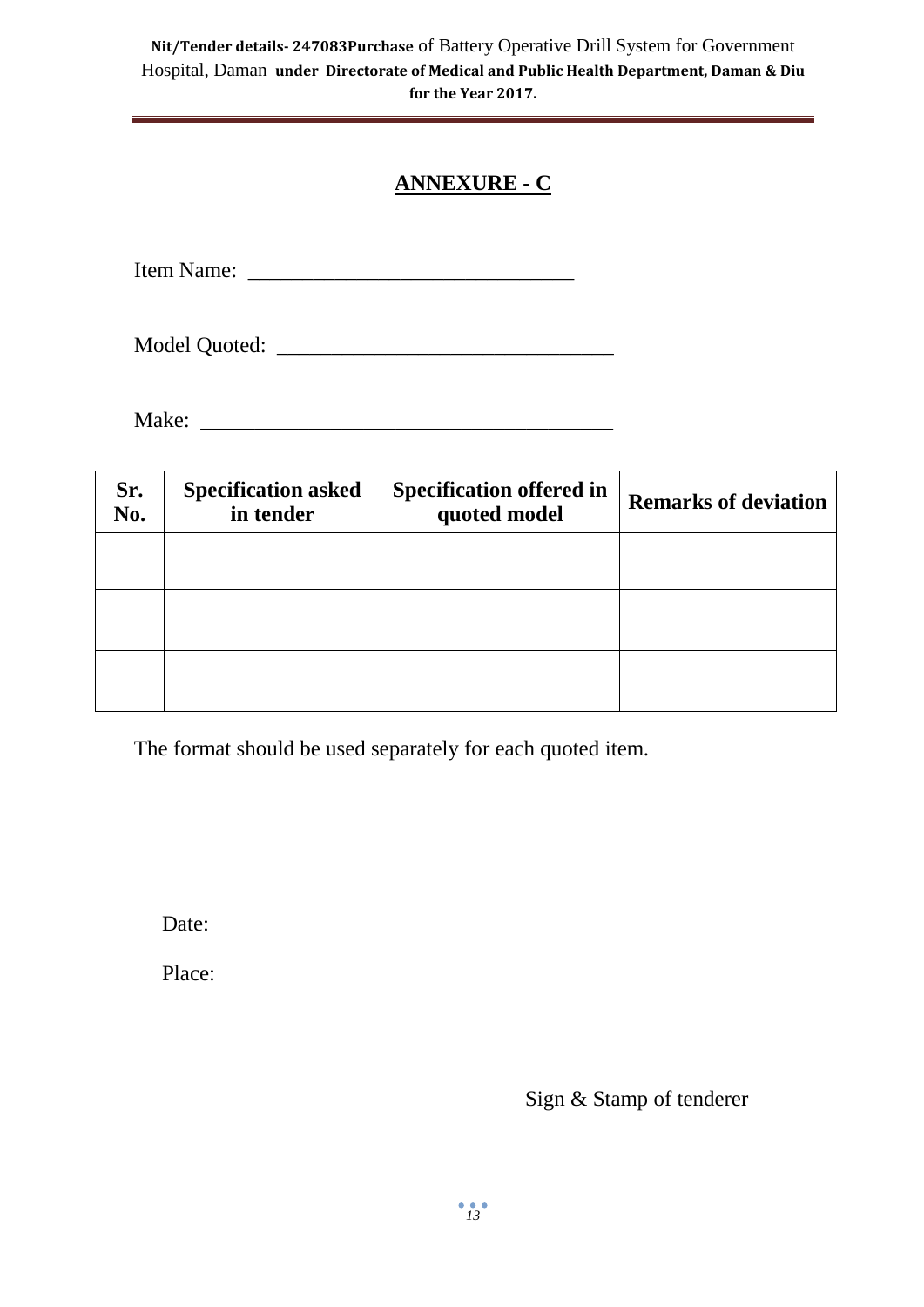# **AMC / CMC Details:**

- 1. The Warranty/Guarantee for one year and free service clause to be clearly mentioned by the Manufacturer on their letter head. If the Authorized dealer is going to carry out the service then they have to furnish the authority letter given by the manufacturer to sale/service the specified product in this Territory.
- 2. Rates for *AMC / CMC Maintenance Contract of Medical Equipments* for Five Year should be mentioned separately in the Financial Bid. It should be clearly mentioned whether AMC / CMC will be done through company itself or its service franchise/dealers. In that case Manufacturing Company must give authority letter to such franchise/dealers on their letter head clearly mentioning free service period and AMC / CMC for period of Five Years.

| Type of AMC /<br><b>CMC</b> | <b>AMC Rate</b><br>(excluding<br>taxes) | <b>CMC</b> Rate<br>(excluding<br>taxes) | <b>Executed by</b><br>(manufacturers/authorized service<br>dealers) Name and address to be<br>specified here |
|-----------------------------|-----------------------------------------|-----------------------------------------|--------------------------------------------------------------------------------------------------------------|
| $1st$ Year                  |                                         |                                         |                                                                                                              |
| (after one year             |                                         |                                         |                                                                                                              |
| warranty)                   |                                         |                                         |                                                                                                              |
| $2nd$ Year                  |                                         |                                         |                                                                                                              |
| $3rd$ Year                  |                                         |                                         |                                                                                                              |
| $4th$ year                  |                                         |                                         |                                                                                                              |
| 5 <sup>th</sup> Year        |                                         |                                         |                                                                                                              |

**Note:**

- **1.** Quoted AMC / CMC price not more than 10% cost of the system, otherwise offer will be outrightly rejected. The rates of AMC / CMC price should be quoted in Indian Rupees only.
- **2.** The Rates quoted should be excluding taxes. Taxes shall be applicable extra as prevalent in the respective Year.
- **3.** AMC / CMC Rate should be on Manufacturers / Authorized Dealer Letter Head and not on Bidders Letter Head.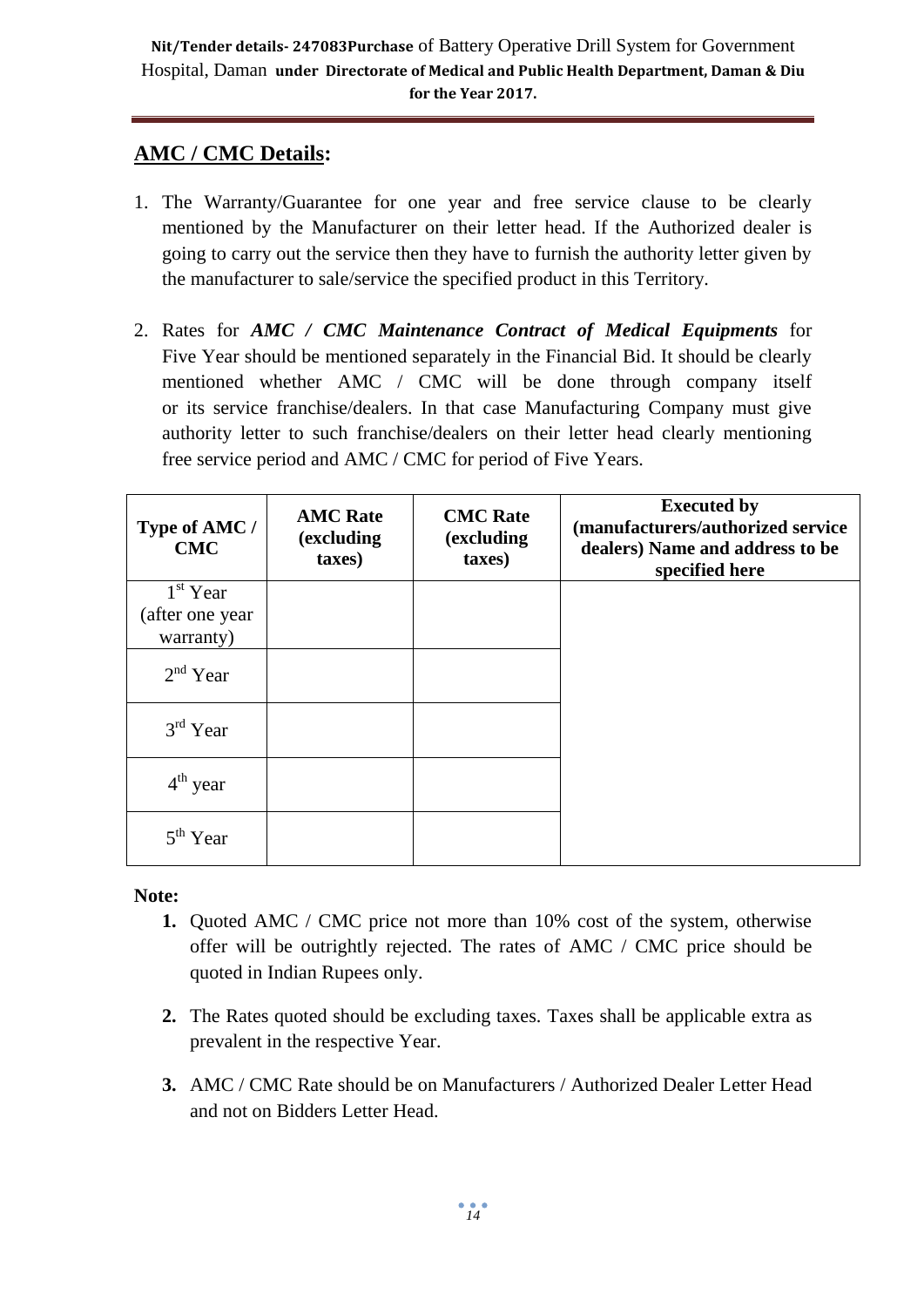# **SCOPE OF WORK:**

# **Schedule of Requirements, Specifications and Allied Technical Details:**

**Specification for "Purchase of Battery Operative Drill System for Government Hospital, Daman"**

**Please fill the details as mentioned below and attach the Scan copy of the same. Format is as under :**

| Sr. | Specification as given in tender                           | <b>Remarks</b> |
|-----|------------------------------------------------------------|----------------|
| No. |                                                            |                |
| (1) | The Cannulated Battery Headpiece                           |                |
| (a) | It should have diameter of cannulation 4 mm                |                |
| (b) | The weight of handpiece should be1300 gm with Battery      |                |
| (c) | It should have Power of the system 170 W                   |                |
| (d) | It should have Maximum speed with attachment 1500 rpm      |                |
| (e) | It should have separate forward and reverse triggers       |                |
| (f) | It should have Handpiece compatible with radiolucent drive |                |
| (g) | It should have Instant change between clockwise and        |                |
|     | counterclockwise rotation possible                         |                |
| (h) | It should have system fully autoclavable                   |                |
| (i) | All Attachments should be fitted on single handpiece       |                |
| (j) | It should have Reliable protection of soft tissue with     |                |
|     | integrated oscillation mode with USFDA                     |                |
| (2) | <b>Power Module</b>                                        |                |
| (a) | It has Li-ion batteries, control unit & motor inside       |                |
| (b) | It should have Mode selector Switch to select Drilling/    |                |
|     | Reaming, Saw, Oscillating Drill mode                       |                |
| (c) | It has display indicating the battery capacity status      |                |
| (d) | It should have Button to diagnose errors in the system     |                |
| (e) | The Weight of module should be 700 gm with USFDA           |                |
| (3) | <b>Lid for Hand piece</b>                                  |                |
| (a) | It should be fully autoclavable                            |                |
| (b) | The weight of lid should be 80 gm                          |                |
| (c) | It should have holding and preventing fall of power module |                |
|     | from the Handpiece                                         |                |
| (d) | It should have Mode selector Switch to select Drilling/    |                |
|     | Reaming, Saw, Oscillating Drill mode with USFDA            |                |
| (4) | <b>Batteries</b>                                           |                |
| (a) | It should have battery lithium lon battery with a minimum  |                |
|     | life of 1000 cycle                                         |                |
| (b) | It should not have self discharging of batteries and no    |                |
|     | memory effect there in the batteries                       |                |
| (c) | The capacity of the Batteries should be 1.2 Ah             |                |